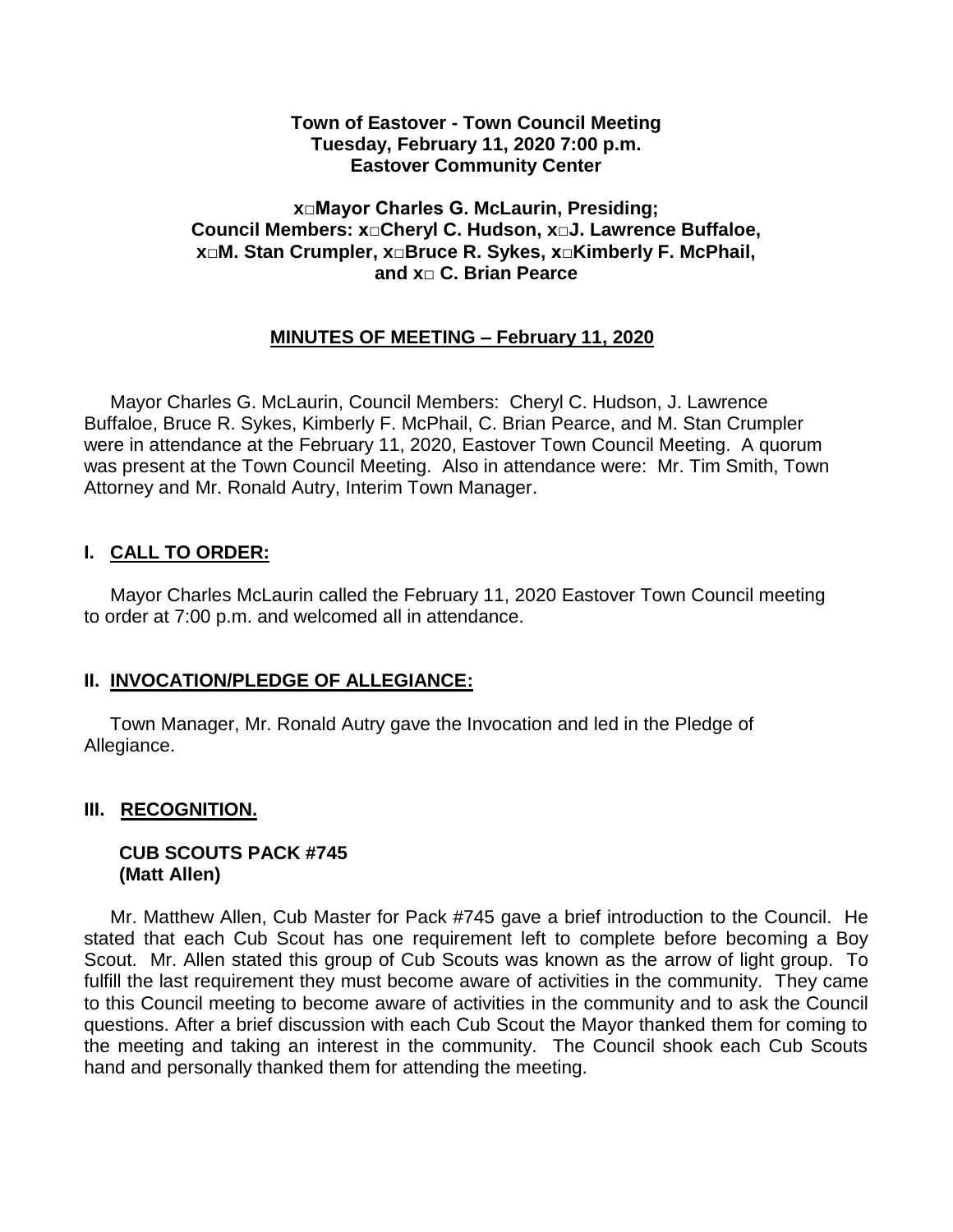## **IV. APPROVAL OF AGENDA:**

 Mayor Charles McLaurin asked for a motion to approve/disapprove the Agenda adding Agenda Item #4: letter received today from Dickson Phillips pertaining to the change in zoning. Council Member Stan Crumpler made a motion to approve the Agenda with the addition. The motion was 2<sup>nd</sup> by Council Member Bruce Sykes. The vote was unanimous for approval.

## **V. PUBLIC COMMENTS:**

None.

## **VI. CONSENT AGENDA:**

- **1. Consider approval of the Minutes for the January 14, 2020 Town Council Meeting.**
- **2. Consider approval of the Minutes for the January 23, 2020 Planning Session Meeting.**
- **3. Consider approval of the December, 2019 Financial Reports.**

 Mayor McLaurin asked the Council if they had any questions concerning the Consent Agenda. There were none. Mayor McLaurin asked for a motion to approve/disapprove the Consent Agenda as stated.

 Council Member Cheryl Hudson made a motion to approve the Consent Agenda as stated. The motion was  $2^{nd}$  by Council Member Lawrence Buffaloe. The vote was unanimous for approval.

## **VII. DISCUSSION AGENDA:**

## **Agenda Item #1:**

## **Mr. Ashley Porter, Principal Eastover Central Elementary School**

 Mr. Ashley Porter, Principal from Eastover Central Elementary School stated that he was pleased to be there. He said the 2020 portion of the school year has begun. Mr. Porter stated that there were a few events that he wanted to make the Council aware of: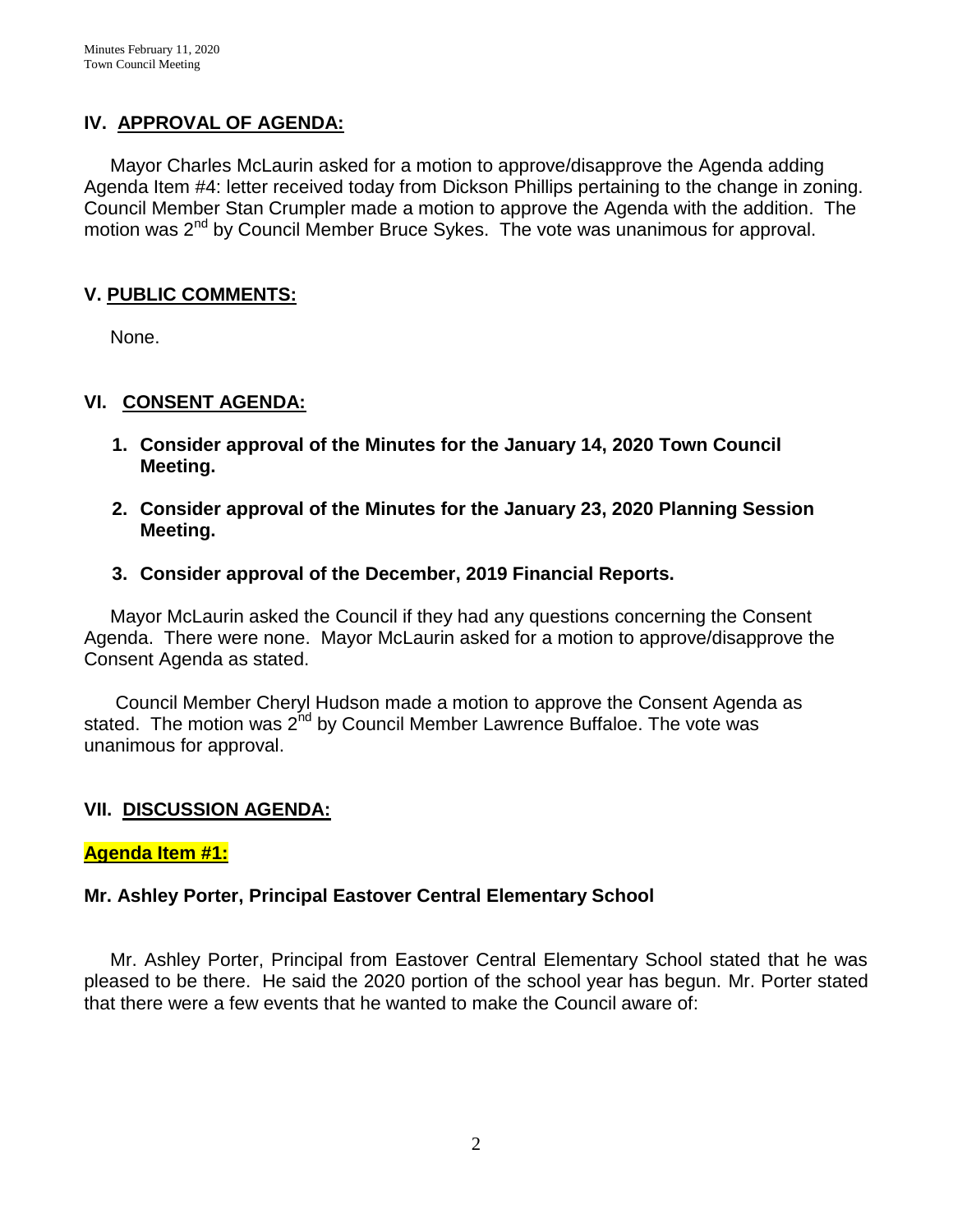- 1. February 20, 2020-Cultural arts performance; dancers and art from India
- 2. March 5, 2020-The Eastover Little Play Acting Troop will have their annual spring production.
- 3. March 20, 2020-The Cultural Share Fair-opens students to the rest of world with cultural arts from around the world.
- 4. School year will wrap up with EOG's (End of Grade), May 22, 2020 will be the last day of school.
- Mr. Porter said Thank you for supporting the school, students, and faculty.

## **Agenda Item #2:**

#### **Discussion on Deputy Hours**

 Mayor McLaurin asked the Council if keeping the current Deputy at daytime hours was working for the community. Each member stated they thought it was a good idea to keep his hours consistent. They said they could always change them if they needed to but at this time there was no need to do so.

## **Agenda Item #3:**

#### **Yard Maintenance Bids**

Mr. Autry stated they had received 2 bids for yard maintenance. The first bid was received from Bass General Maintenance for a total of \$12,750.00 which was \$588 lower than the existing contractor, Cardinal Landscaping. Cardinal Landscaping sent in a bid for \$13,338.00.

 After a brief discussion, Mayor McLaurin asked the Council for a motion to approve/disapprove the Yard Maintenance Contract.

 Council Member Lawrence Buffaloe made a motion to approve the Cardinal Landscaping Contract for \$13,338.00. The motion was  $2<sup>nd</sup>$  by Council Member bruce Sykes. The vote was unanimous for approval

#### **Agenda Item #4:**

 Mr. Tim Smith stated that a written request was received concerning the Town of Eastover's North Entrance Corridor Overlay. This letter had two main concerns: 1: only certain uses permitted and are overly restricted. 2. Conditional zoning could be unconstitutional. The landowner may not have authority of the land.

 Mr. Smith stated that a meeting should be held with him and his law partner, Mr. Neil Yarbrough, because Mr. Yarbrough is more familiar with this type of law. Therefore, Mr.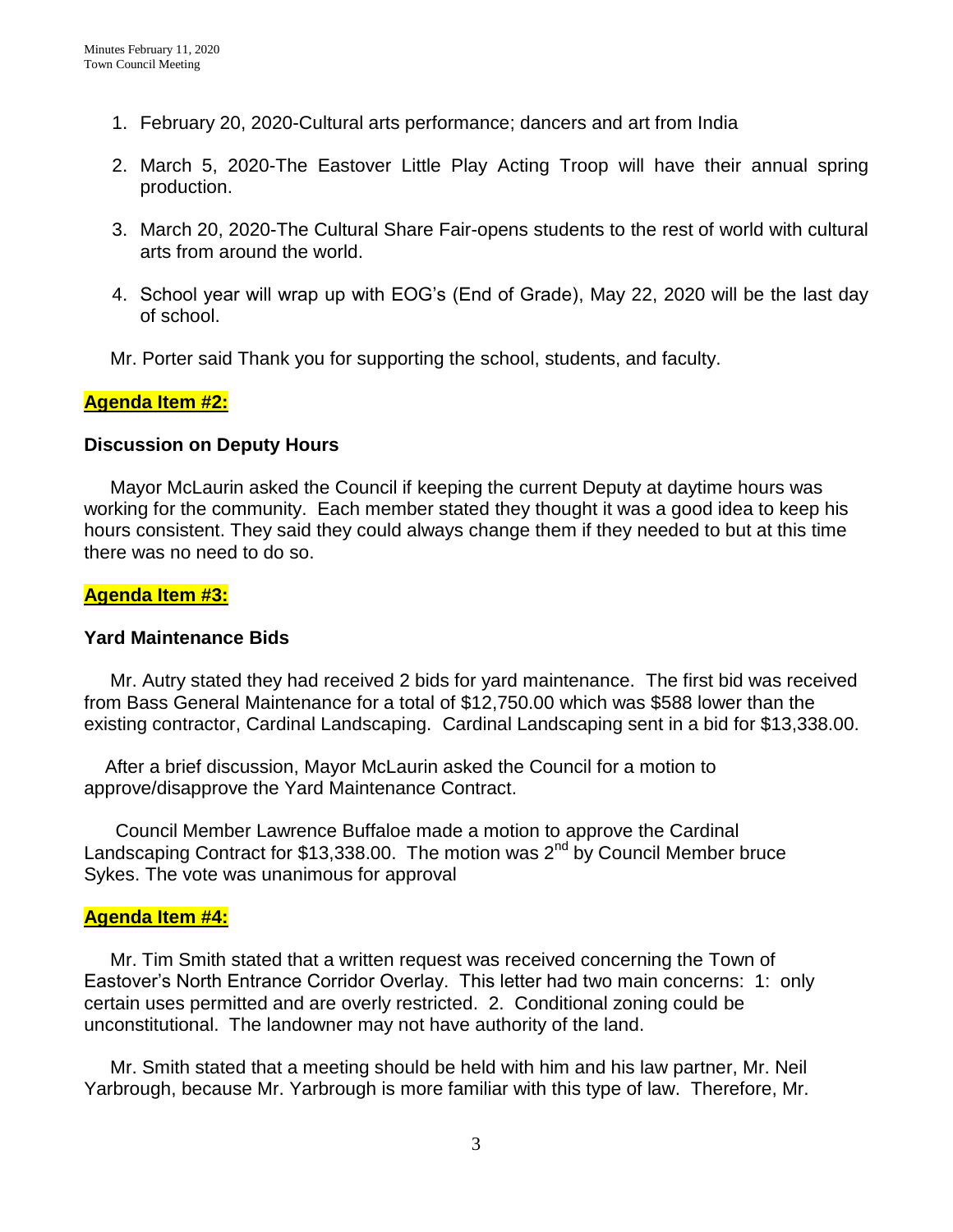Smith advised the Council to pull the overlay from the Planning Board meeting and discuss it with Mr. Yarbrough first.

 Council Member Stan Crumpler made a motion to advise the Planning Board to pull the overlay from their agenda and have it brought back once items have been discussed with Mr. Tim Smith and Mr. Neil Yarbrough. The motion was 2<sup>nd</sup> by Council Member Cheryl Hudson. The vote was unanimous for approval.

# **VIII. RECEIVE MAYOR'S UPDATE:**

- The gateway sign just past Eastover Central School was hit by a drunk driver. The sign is completely demolished.
- Mr. Talmadge Baggett stated there would be a meeting with ST Wooten about the widening of I95 at 295. He stated anyone was welcome to attend and that he had already invited Mr. Autry. He stated that if anyone had any questions to please feel free to contact him.

# **IX. RECEIVE TOWN COUNCIL UPDATE:**

• None.

# **X. RECEIVE TOWN MANAGER'S UPDATE:**

• None.